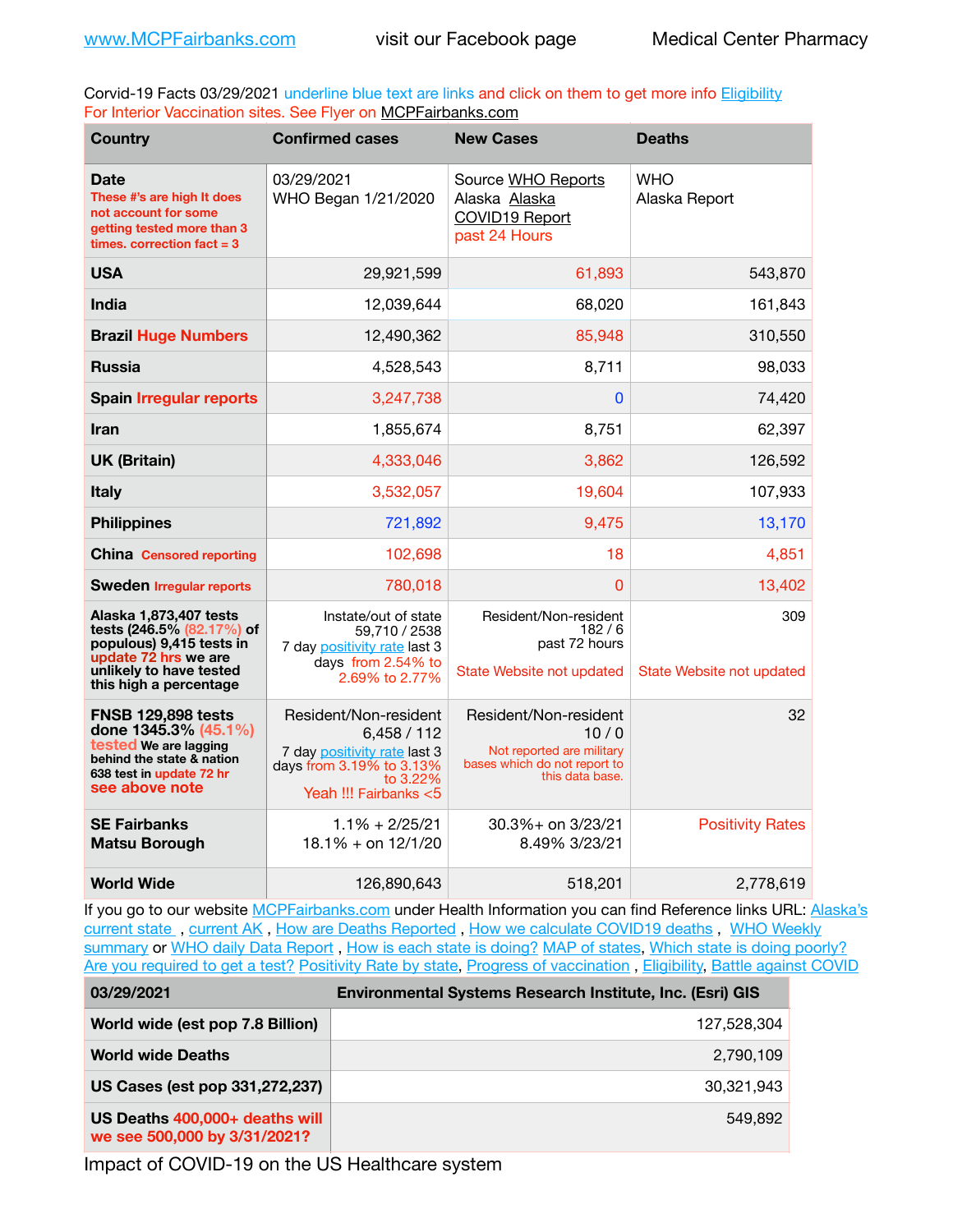Estimated US Population 331.3 million 183.2% (61.07%) have been tested (606.4 million) Estimated 5% of US population will test positive for Covid-19 16.56 million (currently 30.3 Million (9.16%) of population tested positive vs Alaska (7.86%) we have currently tested an est. 606.4 million based on 30.3 mill that have tested positive discount some of these numbers by 67% to account for multiple testing of same person.

If 8% will require hospitalization of the 16.56 million positive cases, we would need 1.325 million beds. Estimated by the American Hospital Association there are 800,000 staffed beds available.

The US has 2.8 hospital beds per 1000 our needs could be 56, China had 4.3, Italy 3.2, South Korea 12.3

The USNS Mercy and Comfort added 2,000 staffed beds, not ICU Of these estimated to be admitted to ICU 860,000. to ICU beds

US could need 299,000 beds with ventilators  $\leq$ 16,000 ventilators

 The Needs The US has 16,000 ICU beds we have 68,000-85,000 beds

**Summation:** Estimated needs could be 1.325 million hospitalized beds for just COVID-19 patients alone. If positives represents 5% of test run, then approximately 606.4 million have been tested, we have no idea how many tests have been run or how many multiple tests conducted on the same person, resulting in 30.3 million positive tests run with 549,892 with 1,840 deaths in the past 72 hours, ave 2320/day. In AK, with 59,710 positive cases 7.86% of Alaska, 1,340 hospitalizations, and 309 deaths. Hospitalization rate is 2.24% of those that test positive, Death Rate 0.518% overall or 23.06% of those hospitalized. Those >60 y/o represent 15% of positive cases, yet represent 80% of deaths. 387,843 vaccines given equal approximately 158,064 (20.8%) completed series and 229,779 (30.23%) vaccinated once of population

Normal ICU stay 5-7 days, estimated ICU stay for COVID-19 2-3 weeks and they could tie up a ventilator for that length of time also, helping only 1/3 as many patients.

This is why we need to flatten the curve by social spacing and only essential travel.

Expected Death (these are just estimates based on other countries) if 5% of the US Population (16.56 million) test positive we are now at 29.137 million positive (8.8%) and if

1% die = 165,600 people

2% die = 311,200 people

3% die = 496,800 people

6% die = 993,600 people obviously we have passed the 1.325 million positive cases we are 29.137 million so if 5% of the US population (16.56 million) test positive and 6% of those die = 993,600 deaths if no vaccine, or if 3.09% (511,704) will die, but we are 104.8% of the way there in 52 weeks (1 year).

World wide death rate of positive tests actually 2.19%. The US is at 549,892 1.81% of those actually tested positive, that is 70% lower death rate than when we started in 3/2020 , started at 6%. But we are slipping Death % have gone from 1.67 to 1.82%. There are 7.8 Billion people in the world 331 million live in the US (4.2% of the world's population) 9.16% have tested positive. The US deaths represents 19.71% of the world's death numbers and 23.78% of worldwide confirmed cases.

In comparison to the flu in the US.

CDC Estimates. From 2010 to 2016, the flu-related death rate was between 12,000 and 56,000, with the highest season being 2012 to 2013 and the lowest being 2011 to 2012. Most deaths are caused by complications of the flu, including pneumonia or a secondary bacterial infection of the heart or brain. or 2,000 to 9,333 per year. In 2020 in the US has 19 million cases 180,000 hospitalized and 10,000 (0.052%) have died, typically it is 2% will die, compared to 1.81% with COVID19. 183.2% (US), 246.5% (Alaska), & 135.3% (Fbks) are still too few to protect us from future outbreaks. Experts feel that we need either need people to get infected with the virus and develop antibodies or get vaccinated to create immune antibodies to protect us, that we need >60% of the population to have positive antibody tests and preferably 70-90%, one expert felt they would not feel confident til >85% were positive, to give assurance (herd immunity) in order to go without masks and social distancing. NY City seems to have the highest number at 20%. Testing is so important. Currently we are testing at 46.62 Million tests per month. At this rate to test everyone once it will take 7.04 months or over 0.58 years. To test 3 times it would take 21.11 months or 1.73 years

The [Flu](https://lnks.gd/l/eyJhbGciOiJIUzI1NiJ9.eyJidWxsZXRpbl9saW5rX2lkIjoxMDMsInVyaSI6ImJwMjpjbGljayIsImJ1bGxldGluX2lkIjoiMjAyMTAyMjYuMzYwNDA3NTEiLCJ1cmwiOiJodHRwczovL3d3dy5jZGMuZ292L2ZsdS93ZWVrbHkvb3ZlcnZpZXcuaHRtIn0.ePMA_hsZ-pTnhWSyg1gHvHWYTu2XceVOt0JejxvP1WE/s/500544915/br/98428119752-l) (Influenza kills approximately 1-2% of those infected ([1.6% positivity in Alaska](http://dhss.alaska.gov/dph/Epi/id/SiteAssets/Pages/influenza/trends/Snapshot.pdf) zero deaths for flu), SARS killed 800 people total, COVID19 appears to kill  $1.81\% > 520,000$  of those that test positive (8.93% of US COVID) or 8% less deadly than the flu and seems to be more contagious. (Seems to spread more readily) Flu [rates dropped from 300 to single digits this year](https://lnks.gd/l/eyJhbGciOiJIUzI1NiJ9.eyJidWxsZXRpbl9saW5rX2lkIjoxMDEsInVyaSI6ImJwMjpjbGljayIsImJ1bGxldGluX2lkIjoiMjAyMTAyMjYuMzYwNDA3NTEiLCJ1cmwiOiJodHRwOi8vZGhzcy5hbGFza2EuZ292L2RwaC9FcGkvaWQvUGFnZXMvaW5mbHVlbnphL2ZsdWluZm8uYXNweCJ9.oOe3nt2fww6XpsNhb4FZfmtPfPa-irGaldpkURBJhSo/s/500544915/br/98428119752-l) note the start of mask wearing impacted flu numbers. Alaska has 59,710 so far, 6,458 in Fairbanks or 1 of every 9 of Alaskans, and with 32 of 309 deaths 1 in 10, the first case was transient foreign airline crew member. Interesting, the Source of Alaska's SARS-Cov2 virus originated not from East Asia by travelers or the west coast (Washington where it was first observed) , but came from the east coast of the US, and they were inoculated first from Europe, accordingly from New York's Governor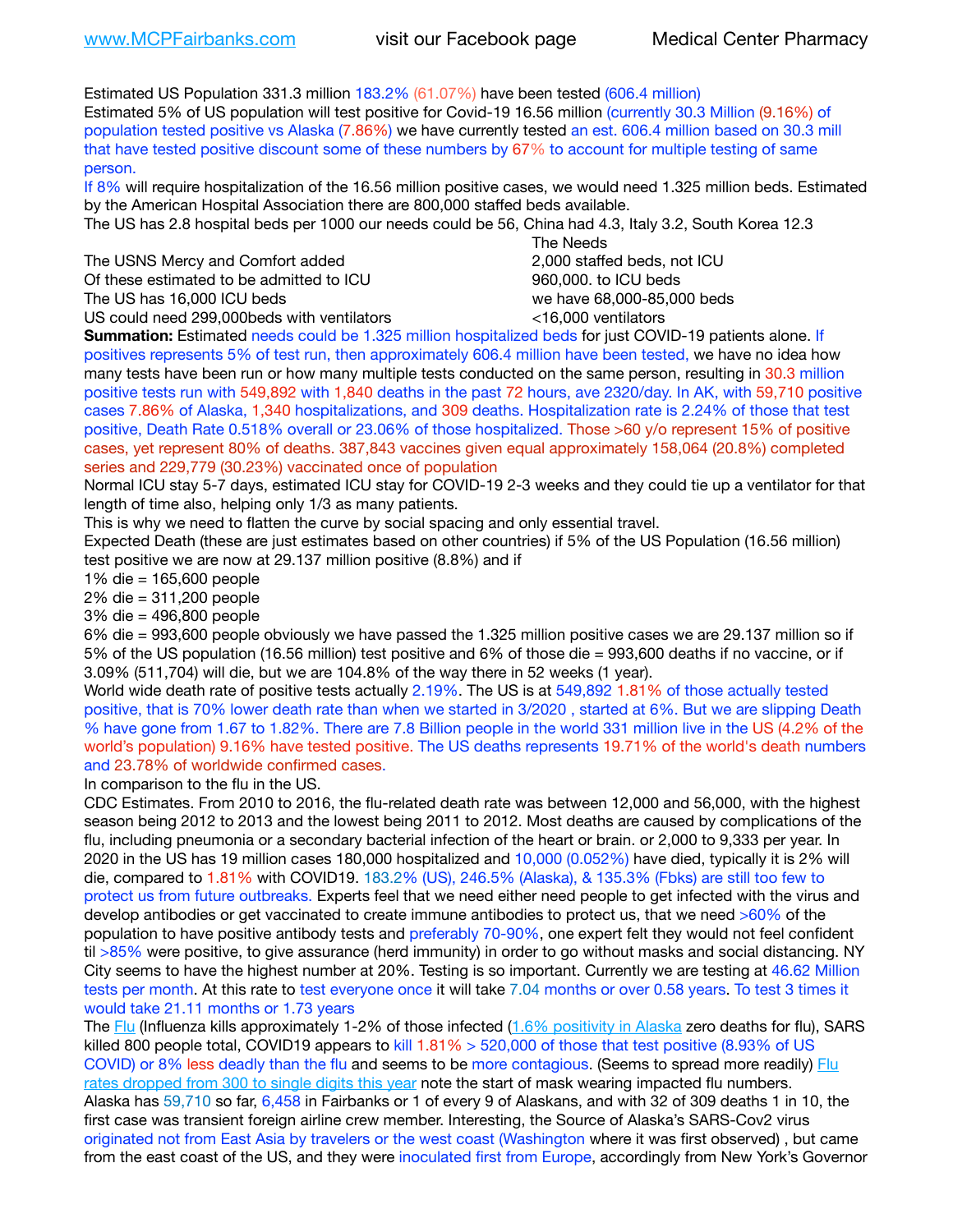and CDC. Currently 36 Variants known, only 15 of major concern in the US. (Europe's (china's)) Primary, plus an Ohio variant (COH.20G/501Y), and (26) a [UK](https://www.cdc.gov/coronavirus/2019-ncov/transmission/variant-cases.html) (B.1.1.7), (7) South African (1.351), and (2) Brazil (P.1), we have seen 3, Europe's (China) [variant,](https://www.webmd.com/lung/news/20210318/cdc-who-create-threat-levels-for-covid-variants?ecd=wnl_cvd_031921&ctr=wnl-cvd-031921&mb=kYbf7DsHb7YGjh/1RUkcAW0T6iorImAU1TDZh18RYs0=_Support_titleLink_2) Brazil, UK in Alaska so far.

**Best practice protection** is good personal Hygiene do not touch eyes, nose, mouth, wash hands frequently for at least 20-30 seconds, before you touch your face, and observe personal spacing of 6-18 feet. Remove your shoes in your house, frequently clean surface areas, let the cleaner sit 15-20 sec before wiping off. **We are recommending to wear any kind of mask.**

Drug treatment is being researched, but as yet not been verified, only suggested. Best to isolate those sick and isolate those most susceptible (old and preconditioned with risk factors)

**Risk factors:** Cardiovascular disease (56.6%), Obesity (41.7%), Diabetes (33.8%), age >60, respiratory problems, especially smokers or those who vape, High Blood Pressure

If you have been exposed self isolate for 2-4 weeks

One episode in China, a man tested negative for 27 days before showing symptoms. So Isolation may want to be considered up to 4 weeks not just 10-14 days.

Italy 1 in 10 positive cases admitted to ICU due to Hypoxic failure requiring mechanical ventilation. In NY it was 1 in 7 that required hospitalization, of the 5700 hospitalized 2634 were discharged (79% (2081)) or added (21%(553)), 9 in 10 put on a ventilator died.

Public policy development and education is important. **How Long does Covid-19 stay on objects**

| Air (droplets in air, sneeze/cough) | up to 3 hours |
|-------------------------------------|---------------|
| Copper                              | 4 hrs         |
| skin (SARS-COV2)                    | 9.04 hrs      |
| droplets on skin (sneeze)           | 11 hours      |
| Cardboard (Amazon Box)              | 24 hrs        |
| Plastic surfaces/Stainless Steel    | 72 hours      |



Days Since Onset of Symptoms

#### Updated graph numbers.

#### Project outward

 $(Influenza virus 1.82 Hrs)$ 

| . . <b>.</b> . <del>.</del>    |                          |                        |
|--------------------------------|--------------------------|------------------------|
| Exhalation can spray           | $1.5 \text{ m}$ (4.9 ft) |                        |
| spittle (droplets)             |                          |                        |
| Coughing                       |                          | $2 \text{ m}$ (6.6 ft) |
| Sneeze                         |                          | 6 m (19.7 ft)          |
| Doualanmant of immune reanance |                          |                        |

Development of immune response

Early viral testing tests to see if you currently have the virus. Later antibody testing tells us if you have been exposed and survived. But does not tells us if you have immunities to the virus. We will need to have both tests done in order to open the community..

Viral Antigen and Viral RNA tells us you have the disease and can spread the disease and can or are currently sick.

IgM (short term) and IgG (long term antibodies) tells us you have experienced the virus or had the vaccine, and got over it. You may be resistant if your [antibody levels](https://www.cdc.gov/coronavirus/2019-ncov/lab/resources/antibody-tests.html) are high enough. [Current](https://l.facebook.com/l.php?u=https://www.itv.com/news/2020-10-26/covid-19-antibody-levels-reduce-over-time-study-finds?fbclid=IwAR3Dapzh1qIH1EIOdUQI2y8THf7jfA4KBCaJz8Qg-8xe1YsrR4nsAHDIXSY&h=AT30nut8pkqp0heVuz5W2rT2WFFm-2Ab52BsJxZZCNlGsX58IpPkuVEPULbIUV_M16MAukx1Kwb657DPXxsgDN1rpOQ4gqBtQsmVYiWpnHPJo2RQsU6CPMd14lgLnQnFWxfVi6zvmw&__tn__=-UK-R&c%5B0%5D=AT1GaRAfR_nGAyqcn7TI1-PpvqOqEKXHnz6TDWvRStMnOSH7boQDvTiwTOc6VId9UES6LKiOmm2m88wKCoolkJyOFvakt2Z1Mw8toYWGGoWW23r0MNVBl7cYJXB_UOvGklNHaNnaNr1_S7NhT3BSykNOBg) [View of antibodies/immunity](https://www.livescience.com/antibodies.html)[.](https://www.itv.com/news/2020-10-26/covid-19-antibody-levels-reduce-over-time-study-finds) We have tested currently 246.5% (82.17%) of the Alaskan population and over little over 183.2% (61.07%) of the US population, discount these numbers by 67% to reflect multiple testing of the same person. To be safe, we need at least 25% to see if we are making progress, [60%](https://www.jhsph.edu/covid-19/articles/achieving-herd-immunity-with-covid19.html) to [barely qualify](https://www.nature.com/articles/d41586-020-02948-4) to be safe, and [70-90%](https://www.mayoclinic.org/herd-immunity-and-coronavirus/art-20486808) to be assured we will not see a second wave of sickness. Some experts will [not feel safe til we are at 85%.](https://www.bannerhealth.com/healthcareblog/teach-me/what-is-herd-immunity)

Three types of clinical laboratory COVID-19 or SARS-CoV-2 tests are being developed:

Molecular Gene sequencing (current method), Viral antigen (testing parts of the virus), Host antibody tests (serology). They detect the virus in different ways.

Mask & [Mask Usage:](https://www.nationalgeographic.com/history/2020/03/how-cities-flattened-curve-1918-spanish-flu-pandemic-coronavirus/) N95 filter out 95% of the particles in the air 3 microns in size or larger.

Mold sizes are about 10-12 microns in size. Bacteria are larger, so is dust

Gas molecules and viruses are smaller. PM2.5 are 2.5 microns in size.

**Viruses** can be 1 micron in size, 0.3 micron in size, or 0.1 microns in size, so they **will pass right through**. **We recommend wearing any mask, the mask may provide up to 5 times the protection** ver **wearing no mask at all**. It still **does not protect** the wearer from contracting the infection, it **can inhibit** the spreading, something is **better than nothing at all**.

**Remember there is a clean side ( the side towards you) and a dirty side,** the side to the contaminated air is dirty. If you are COVID positive then this is reversed. When handling the mask, do not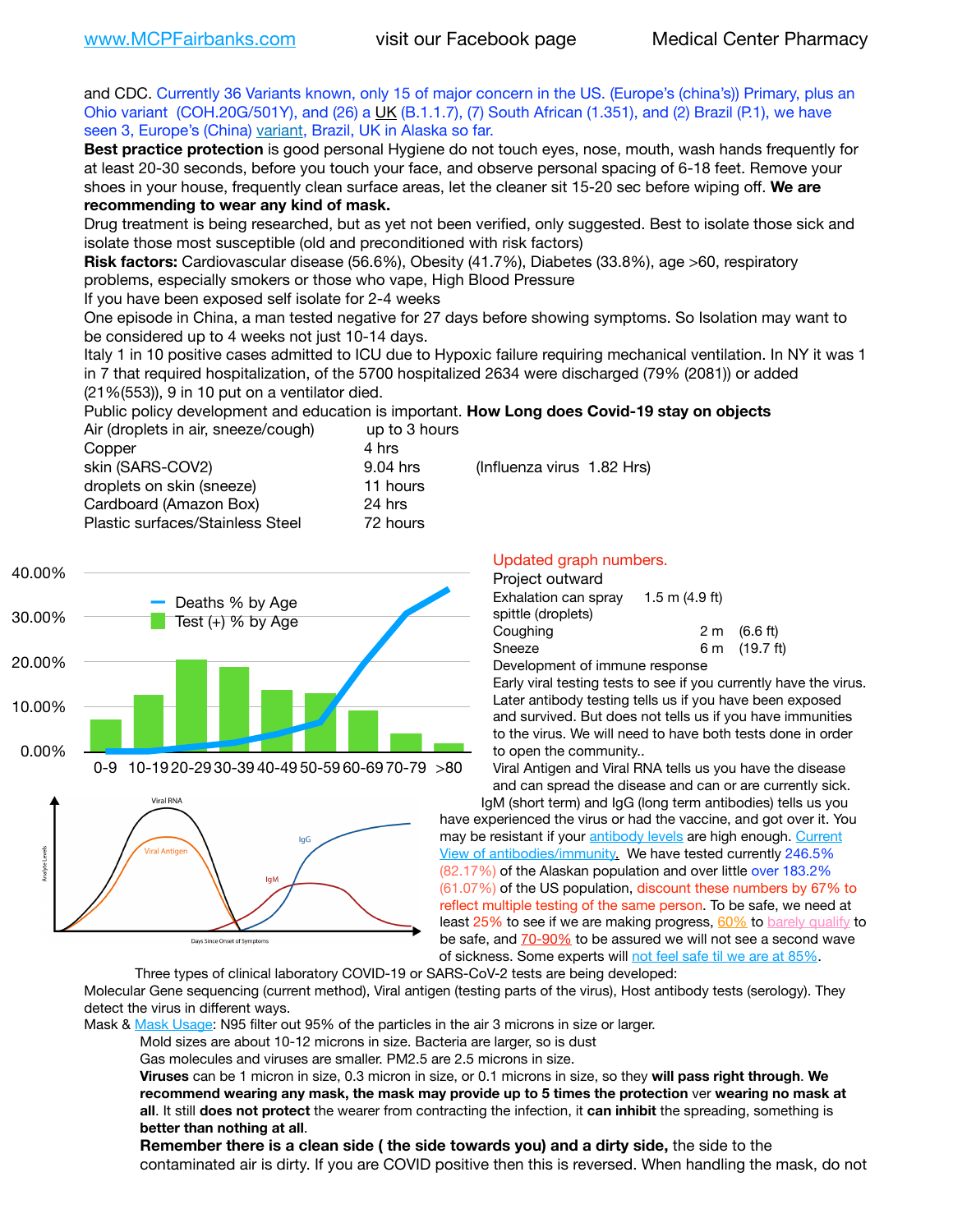touch the dirty side and then touch your face, Wash properly your hands first after touching the dirty side before touching your face. If you are infected the dirty side is the inside surface of the mask. Wash your homemade mask in hot water wash >133F (for at least 10 minutes) and rinse to sanitize with high heat >133F Plus and a weak bleach or peroxide (not Both) the mask. Daily if possible. If you are a frontline health care provider with a homemade fabric mask 2 hours. Do not touch the dirty side.

**Alcohol solutions** should be 60-80% alcohol **70%** is optimal. **Keep wet and rub 30 seconds**, or Happy Birthday song sung 3 times. **Hydrogen peroxide diluted to 2%** or 4 teaspoonful per quart of water (20ml per 946ml) Bleach the same ratio **Vinegar and ammonia are good cleaning agents, but not disinfectants**. **Do not mix** any of these agents together, toxic fumes can result. **Disinfectants, in order to be effective**, should remain on the applied surface, to be cleaned moist **(wet) for 30 seconds to 4 minutes** depending on material. Caution may dissolve glue or adhesives or bleach and discolor items, check with manufacturers. Do not let it get inside electronic devices. UV (10 minutes), [UV light](http://www.docreviews.me/best-uv-boxes-2020/?fbclid=IwAR3bvFtXB48OoBBSvYvTEnKuHNPbipxM6jUo82QUSw9wckxjC7wwRZWabGw) only kills where it can see.

### **Myths**

Taking hot baths, using colloidal silver, eating garlic soup, gargling with bleach are not proven to be effective. We have already seen using chloroquine taking the wrong form in the wrong dose can be fatal, one death and one critically injured. (see Arizona couple after listening to the president)

**We have heard of all kinds of cures.** To date there is no curative or preventative treatments, only supportive therapy. At this point there is **no proof** that Quinine, zinc, Hydroxychloroquine, Chloroquine, or Vitamin C works. As they say wives-tale at best, irresponsible reporting most likely. We have seen no information that they work, ineffective dosing issues, over-dosing issues, permanently killing the senses of smell or taste, inappropriate usage, cardiac arrhythmias, and death from the usage of these agents have been reported.

The virus may die out with heat of summer, or cold weather, this is a myth, There are a couple of studies at show the virus can withstand 98F. We know the body tries to use up to 104F to potentiate our immune system, to kill viruses. Taking NSAID, Aspirin, Ach-Inhibitors, Arb's and you get the COVID-19 infection are not contraindicated and no clinical evidence that says you should stop any of these classes of medications. It would be misguided and ill advised if you did so In other words, Unless your doctor makes changes, keep taking your medications unless told to do otherwise.

As of 12/21/20, DHSS is aware of 11 reports regarding possible allergic reactions from Alaska's hospitals to CDC: Bartlett Regional Hospital (8), Providence Alaska (2) and Fairbanks Memorial Hospital (1). Two were identified as anaphylaxis and one of those resulted in hospitalization for ongoing monitoring. In the other three cases, symptoms were mild and not considered anaphylaxis. Symptoms have resolved in all cases and the hospitalized patient has been discharged and is doing well. The CDC said there appears to be no obvious geographic clustering of these reactions, nor was a specific production lot involved. People who experience anaphylaxis after the first dose should not receive a second dose, according to CDC recommendations.

| <b>Conflict</b>                                       | <b>Combat Death</b> | Past 72 hours |
|-------------------------------------------------------|---------------------|---------------|
| <b>Revolutionary War</b>                              | 8,000               |               |
| <b>Civil War</b>                                      | 214,938             |               |
| World War I                                           | 53,402              |               |
| <b>World War II</b>                                   | 291,557             |               |
| <b>Korean Conflict</b>                                | 33,686              |               |
| Vietnam                                               | 47,424              |               |
| <b>Gulf War</b>                                       | 149                 |               |
| Afghanistan                                           | 1,833               |               |
| Iraq                                                  | 3,836               |               |
| <b>1918 Flu</b>                                       | 675,000             |               |
| 9/11 deaths                                           | 2,977               |               |
| <b>COVID19 deaths from</b><br>1/20/2020 to 03/29/2021 | 549,892             | 1,840         |

Magnitude of Death Comparison

Check our website [www.MCPFairbanks.com](http://www.MCPFairbanks.com) for the 13 testing sites in the interior of Alaska.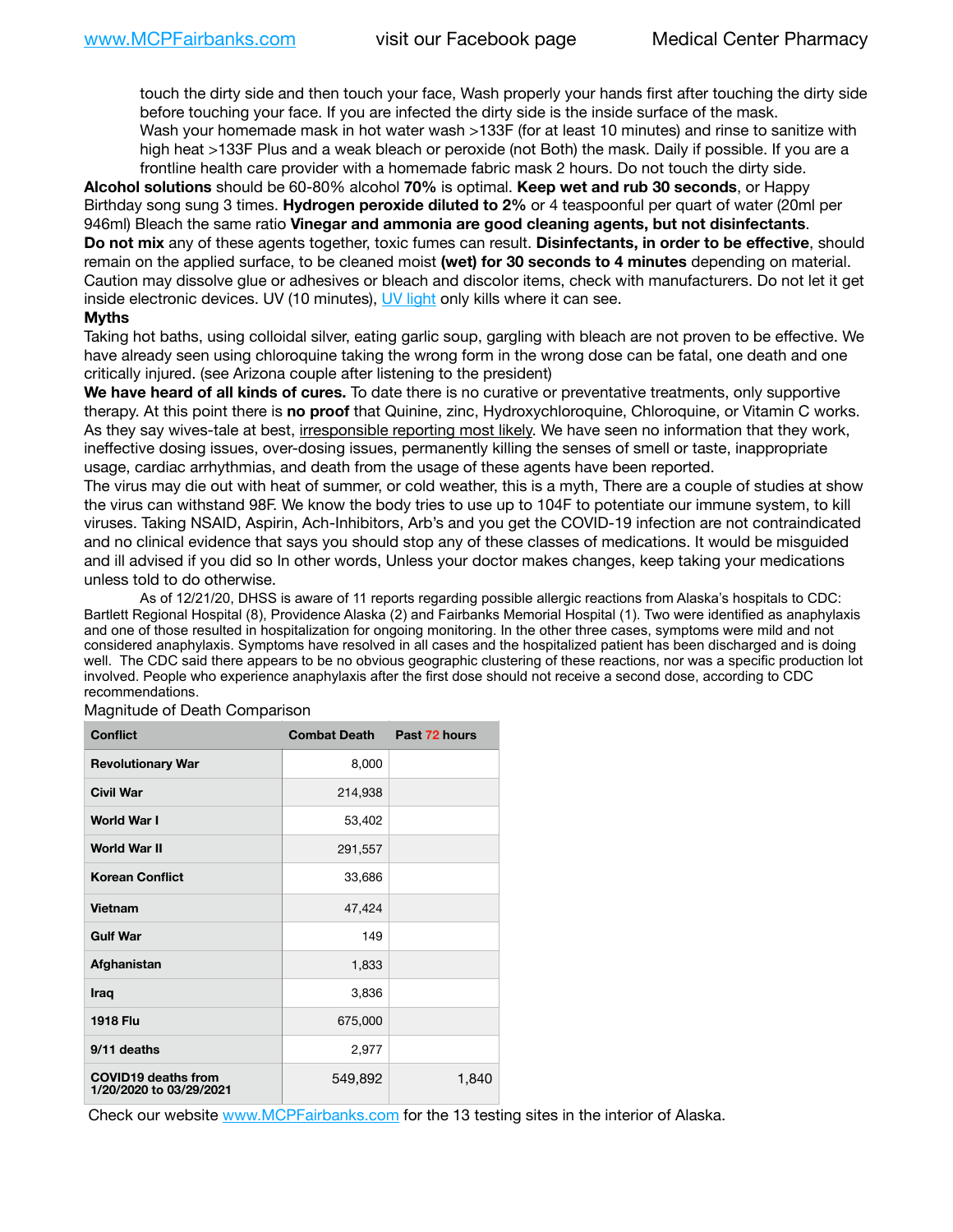| Group                         | Alaska COVID19 Vaccine plan 12/30/2020<br>update as of 03/29/2021 Eligibility                                                                                                                                                                                                                                                                                                                                                                                                                                                                                                                                                                                                                                                                                                                                                                                                                                                    | Who can get the<br>vaccines?<br><b>Availability</b>                                                                                                     |
|-------------------------------|----------------------------------------------------------------------------------------------------------------------------------------------------------------------------------------------------------------------------------------------------------------------------------------------------------------------------------------------------------------------------------------------------------------------------------------------------------------------------------------------------------------------------------------------------------------------------------------------------------------------------------------------------------------------------------------------------------------------------------------------------------------------------------------------------------------------------------------------------------------------------------------------------------------------------------|---------------------------------------------------------------------------------------------------------------------------------------------------------|
|                               | Who is in this group                                                                                                                                                                                                                                                                                                                                                                                                                                                                                                                                                                                                                                                                                                                                                                                                                                                                                                             |                                                                                                                                                         |
| Phase 1a Tier 1               | Long Term care Facility - Staff & Residents<br>Skilled care, Assisted living,<br>Intermediate care with developmental disabilities,<br>Residential Care facilities,<br>State Veterans Homes.<br>Front Line Hospital and Health care workers, beside personal, High Risk jobs (examples ICU, ER,<br>Surgery, Physicans/prescribers, COVID units, Respiratory/OT/PT/ST Therapists, Lab Techs,<br>Facility Security, House Keeping (Environmental services), Dietary)                                                                                                                                                                                                                                                                                                                                                                                                                                                               | Now, limited audience                                                                                                                                   |
| Phase 1a Tier 2               | Front Line EMS Fire Service providing medical services, Vaccine providers, (That<br>their services are critical), Air and Ground EMS, Community health aides,<br>Practitioners. Health care workers providing vaccines                                                                                                                                                                                                                                                                                                                                                                                                                                                                                                                                                                                                                                                                                                           | Now, limited audience                                                                                                                                   |
| Phase 1a Tier 3               | Starting 1/4/2021<br>Healthcare workers who have contact with residents >65 y/o and provide regular healthcare<br>services that can not be postponed without impacting short or long term outcomes, or cannot be<br>provided remotely (Not regular populous yet), direct patient contact, in contact with infectious<br>materials,                                                                                                                                                                                                                                                                                                                                                                                                                                                                                                                                                                                               | Starting 1/4/2021                                                                                                                                       |
| Phase 1a Tier 4               | Health care workers providing COVID19 vaccines to phase 1 populations                                                                                                                                                                                                                                                                                                                                                                                                                                                                                                                                                                                                                                                                                                                                                                                                                                                            | <b>TBA</b>                                                                                                                                              |
| Phase 1b Tier 1<br>Now active | Age > 65 (General Public) register http://covidvax.alaska.gov/ or call 1-907-646-3322<br>(many Appts have been filled within 24 hrs of initial opening, be patient for future<br>appointments, pending vaccine availability)                                                                                                                                                                                                                                                                                                                                                                                                                                                                                                                                                                                                                                                                                                     | Opened 1/6/21<br>sign up on line or call<br>1-907-646-3322                                                                                              |
| Phase 1b Tier 2<br>Now active | People that are >50 y/o that have at least 1 high risk disease. such as BMI >30. Front Line<br>Essential $>50$ y/o who's duties are performed with the public/co-workers $<$ 6 feet apart.<br>Emergency responders(troopers, firefighters, Office of children Services staff, Public health<br>workers, teachers preK-12, and all support staff, childcare workers and staff, indigenous<br>language and culture educators, food and seafood workers, grocery store employees, public<br>transit, essential air services, rural cab services, US Postal workers, mail planes, Utility & power<br>, (rural), Water and Waste water (Rural), Congregate living settings, acute psychiatric, correctional<br>group homes, homeless shelters, substance abuse shelters, transitional living homes. Pandemic<br>response staff who have come in contact with SARS-COV2 patients. If you assist someone to an<br>appointment $>65$ y/o | Beginning 2/11/2021 Now<br>taking and scheduling<br>appointments. Register<br>http://covidvax.alaska.gov/<br>or for help you can call<br>1-907-646-3322 |
| Phase 1b Tier 3<br>TBA        | ages 55-64 y/o,<br>>16 y/o living in <b>unserved (roadless non-urban)</b> (lack water and sewer services) communities<br>See 1b Tier 2: Frontline essential workers 16-50 with >2 High risk health conditions working < 6<br>feet with public or co-workers,<br>Pre-K-12 staff, All childcare and support staff, indigenous language and culture<br>First responders, Office of children services, grocery store workers, Public transit, US Postal<br>workers, Utility workers, water and waste water workers.                                                                                                                                                                                                                                                                                                                                                                                                                  | effective now 3/4/21                                                                                                                                    |
| Phase 1b Tier 4               | Age > 50 y/o with 2 or more risk factors<br>See Tier 1, 2, & 3 : Frontline workers 16-50 y/o not in Tier 1-3                                                                                                                                                                                                                                                                                                                                                                                                                                                                                                                                                                                                                                                                                                                                                                                                                     | in effect now 3/4/21                                                                                                                                    |
| Phase 1c                      | Ages >55 y/o, 16-64 with High Risk Medical Conditions or you drive such a<br>person to get vaccinated, work in Cybersecurity, Infra-structure security,<br>multi-generational households, any age driver/care provider for those > 55<br>y/o currently getting a vaccine, other essential workers to be defined                                                                                                                                                                                                                                                                                                                                                                                                                                                                                                                                                                                                                  | Effective now 3/4/21                                                                                                                                    |
| Phase 2 (now in<br>effect)    | General population $> 16$ y/o<br>Vaccinations via pharmacies, Doctor's offices, Clinics Public Health sites (Mobile<br>clinics, Federally Qualified Health Centers, Public Health Clinics, Other clinics                                                                                                                                                                                                                                                                                                                                                                                                                                                                                                                                                                                                                                                                                                                         | CURRENT 3/9/21 contingent on<br>vaccine availability                                                                                                    |
| Phase 3                       | Provide Vaccination services to the rest of the population, with equal access.<br>Monitor coverage, to critical populations improve delivery to low vaccine areas<br>Monitor cold chain supply transfers to minimize wastage.                                                                                                                                                                                                                                                                                                                                                                                                                                                                                                                                                                                                                                                                                                    | TBA                                                                                                                                                     |

# Many Alaskans live with underlying health concerns

You can not change your age but you can affect change with other risk factors. Nov. 17, 2020 for more information check out [Alaska DHSS Insights](http://dhss.alaska.gov/dph/Epi/id/Pages/COVID-19/blog/20201117.aspx)

Epidemiologists within the Section of Chronic Disease Prevention and Health Promotion analyzed reports from about 8,500 randomly-selected Alaska adults who participated in the annual [Behavioral Risk Factor Surveillance System \(BRFSS\)](http://dhss.alaska.gov/dph/Chronic/Pages/brfss/default.aspx) telephone survey between 2016 and 2018.

About 67% of Alaska adults — two out of three — have at least one of the following ongoing health concerns that have been shown to increase chances for serious illness from COVID-19:

- 46% of Alaska adults are current or former smokers
- 32% have obesity BMI >30.0
- 8% have type 1 or type 2 diabetes